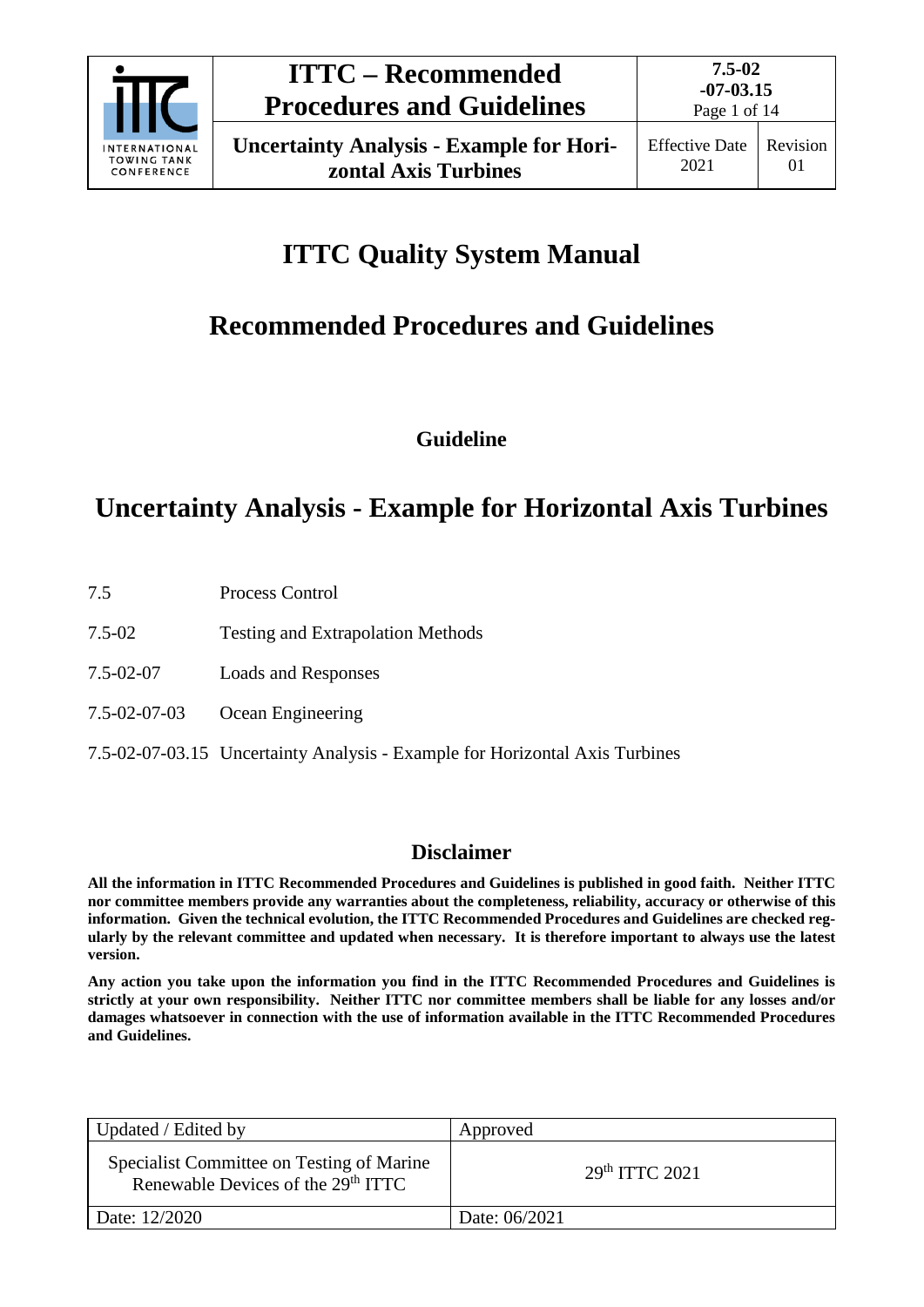| <b>ITTC - Recommended</b><br><b>Procedures and Guidelines</b> |                                                                         | $7.5 - 02$<br>$-07 - 03.15$<br>Page 2 of 14 |                               |                                                                                                   |  |
|---------------------------------------------------------------|-------------------------------------------------------------------------|---------------------------------------------|-------------------------------|---------------------------------------------------------------------------------------------------|--|
| ERNATIONAL<br><b>TOWING TANK</b><br>CONFERENCE                | <b>Uncertainty Analysis - Example for Hori-</b><br>zontal Axis Turbines |                                             | <b>Effective Date</b><br>2021 | Revision<br>01                                                                                    |  |
|                                                               |                                                                         | <b>Table of Contents</b>                    |                               |                                                                                                   |  |
| 1.                                                            | PURPOSE OF THE UNCERTAINTY                                              | 5.                                          |                               | <b>APPLICATION OF UNCERTAINTY</b><br>ANALYSIS TO A HORIZONTAL<br><b>AXIS TURBINE MODEL TEST11</b> |  |
| 2.<br>3.                                                      | <b>SUMMARY OF ERROR</b>                                                 | 5.2                                         |                               | <b>5.3 Precision Limits (Type A)</b>                                                              |  |
| 3.1<br>3.2                                                    |                                                                         |                                             |                               | 5.4 Bias Limits (Type B Uncertainty)11                                                            |  |
| 3.3                                                           |                                                                         | 5.4.1                                       |                               |                                                                                                   |  |
| 3.3.1<br>3.3.2                                                |                                                                         | 5.4.2<br>5.4.3                              |                               | Temperature and Density12<br>Rotational Speed  12                                                 |  |
| 3.3.3                                                         |                                                                         | 5.4.4                                       |                               |                                                                                                   |  |
|                                                               | 3.4 Standard Sources of Uncertainty  8                                  | 5.4.5<br>5.4.6                              |                               | Thrust and Torque12                                                                               |  |
| 4.                                                            |                                                                         | 5.4.7                                       |                               | Total Tip Speed Ratio Bias  12                                                                    |  |
| 4.1                                                           |                                                                         | 5.4.8<br>5.4.9                              |                               | Total Power Coefficient Bias  13<br>Total Thrust Coefficient Bias  13                             |  |
| 4.3                                                           | <b>Controllability and Repeatability  9</b>                             | 5.5                                         |                               | Total Uncertainty 13                                                                              |  |
| 4.4                                                           |                                                                         | 6.                                          |                               |                                                                                                   |  |
| 4.5                                                           |                                                                         |                                             |                               |                                                                                                   |  |
| 4.6                                                           | <b>Supporting Structure and</b>                                         |                                             |                               |                                                                                                   |  |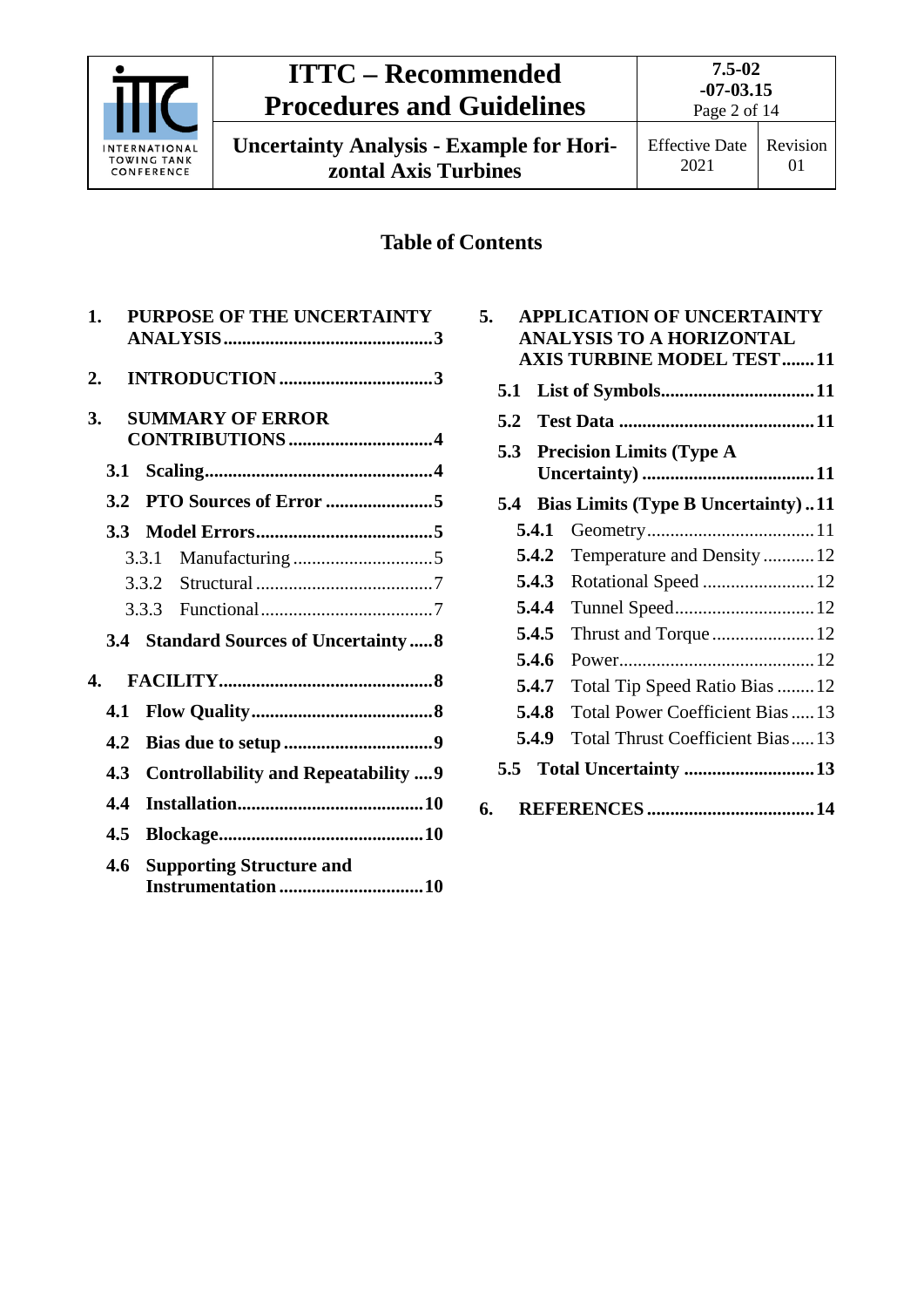

**Uncertainty Analysis - Example for Horizontal Axis Turbines**

#### **1. PURPOSE OF THE UNCERTAINTY ANALYSIS**

The purpose of the guideline is to provide guidance on the application of uncertainty analysis to the small scale testing of a current turbine following the ITTC Procedure 7.5-02-07-03.9, "Model Tests for Current Turbines". The small scale testing of a current turbine, while similar to the testing of a propulsion device or pump, focuses on the measurement of energy extraction from the flowing water in contrast to the addition of energy to a hydro environment by a pump or propulsor.

The uncertainty analysis should be performed following the ITTC Procedures (7.5-02- 01-01, "Uncertainty Analysis in EFD, Uncertainty Assessment Methodology," and 7.5-02- 01-02, "Uncertainty Analysis in EFD, Guideline for Towing Tank Tests". In addition, the ITTC procedures and guidelines relevant to the uncertainty in powering and resistance testing would be examples of the application of an uncertainty procedure to a marine turbomachinery device: ITTC Procedures (7.5-02-03-01.2, "Propulsion, Performance Uncertainty Analysis, Example for Propulsion Test," 7.5-02-02-02, "Uncertainty Analysis, Example for Resistance Tests," and 7.5-02-03-02.2, "Uncertainty Analysis Example for Open Water Test".

#### **2. INTRODUCTION**

Unlike a standard powering test of a propulsor or pump, the measurement of the power extraction of a current turbine will be strongly dependent on the power take-off (PTO) used in the model scale testing. The model scale PTO design may not be representative of the full scale PTO design and may add a level of uncertainty to the measurement of model scale power extraction and the prediction of full scale power extraction potential.

The device TRL (Technology Readiness Level) or stage of development can determine the type of testing performed, full device or subcomponent testing as well as the degree or extent of the uncertainty analysis required. This then defines what analyses should be performed and recommended levels of uncertainty that should be targeted. In addition, the target audience of the test (Developer, Investor or Certifying body) can also dictate the level of uncertainty that needs to be achieved and what needs to be analysed. In general, the goal of a current turbine device is power extraction from the hydro environment. An uncertainty analysis of a turbine device must be focused on the uncertainty in the power measurement and all contributing sources of error in that measurement. Section [3](#page-3-0) will provide a Summary of the Error Contributions that must be accounted for in a current turbine test.

It is expected that standard Design of Experiments, Montgomery (2012), uncertainty analysis methodologies defined by Coleman and Steele (1999), Taylor *et al* (1993) and the various ITTC procedures and guidelines referenced throughout this guideline will be followed relative to:

- A) performing the analysis,
- B) designing/planning the test program,
- C) interpreting the uncertainty analysis with respect to the device or sub-component performance, and
- D) proper presentation of the uncertainty analysis results.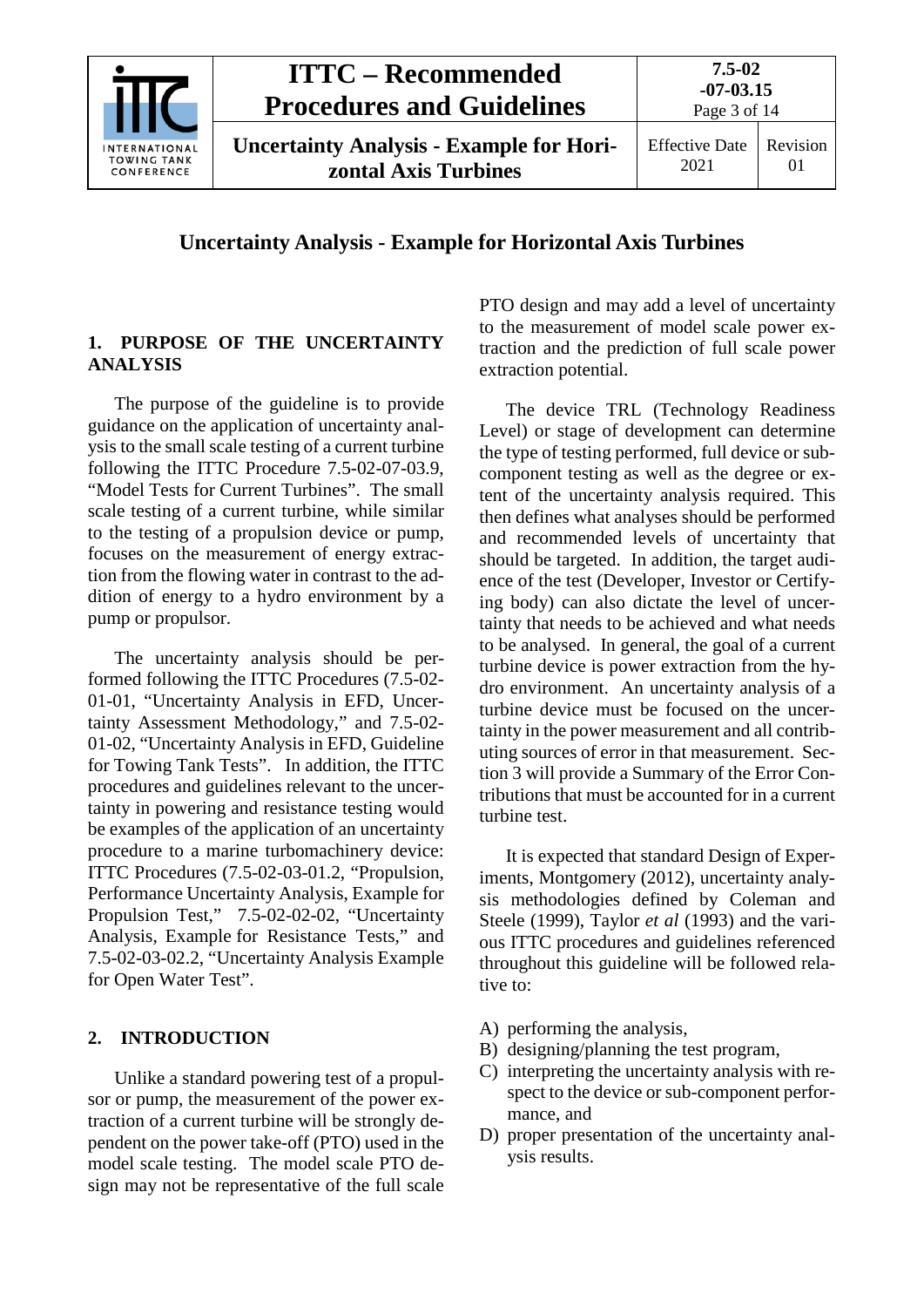|                                                          | <b>ITTC – Recommended</b><br><b>Procedures and Guidelines</b>           | $7.5 - 02$<br>$-07 - 03.15$<br>Page 4 of 14 |                      |
|----------------------------------------------------------|-------------------------------------------------------------------------|---------------------------------------------|----------------------|
| <b>INTERNATIONAL</b><br><b>TOWING TANK</b><br>CONFERENCE | <b>Uncertainty Analysis - Example for Hori-</b><br>zontal Axis Turbines | <b>Effective Date</b><br>2021               | Revision<br>$\Omega$ |

An example of an uncertainty analysis applied to a current turbine test is provided.

#### <span id="page-3-0"></span>**3. SUMMARY OF ERROR CONTRIBU-TIONS**

#### **3.1 Scaling**

The unsuitable use of scaling laws when designing model scale systems for small scale testing can contribute to errors in device function that can propagate into the uncertainty in power extraction. Geometric, dynamic and kinematic similitude should be attempted in the design of a small scale device for testing when possible. When complete similitude cannot be achieved due to governing physics of the device (Froude scaling vs Reynolds scaling) or manufacturing limitations, the impact of mixed scaling on the device performance and error contribution should be assessed. Improper scaling can arise in device sub-component function as well. Improper scaling of the sub-components of a device, such as wings or PTO, can also impart added errors due to improper function of the sub-component.

The primary/dominant scaling factor in the operation of a current turbine should be the Reynolds number (Re) with the correct velocity and length reference used. The Re provides a measure of the state of the flow regime over the device (laminar, transitional or turbulent) and this flow regime can have significant impact on the steady and unsteady device performance.

The proper use of Re scaling can be important in device performance and the resulting errors that may be encountered in model scale testing. Different characteristics of a device may scale differently with Re depending on the velocity and length scale used.

The impact of unsuitable Re scaling on uncertainty can be difficult to assess due to the complexities of laminar to turbulent transition and the relative impact of transition on a component function. For example, an open, multiblade turbine (similar to a wind turbine), designed to operate in a turbulent Re regime will extract lower power than expected from a given inflow if tested in a lower laminar Re flow regime.

The magnitude of the reduced power extraction will be dependent of the blade design and may be difficult to quantify a-priori leading to biased interpretation of the small scale test results. This can manifest itself into a bias error in the full-scale prediction of power extraction and this error can be difficult to quantify in an uncertainty analysis for full scale prediction. It is recommended that Re scaling be adhered to in small testing to avoid these possible errors.

In reality, *Re* matching can be difficult to achieve in small scale model testing. This often leads to necessary flow speeds higher than can be accommodated in a facility, and increased model loads that could result in uncertainty in performance assessments due to unrealistic blade deflections. In some cases, these increased loads could lead to catastrophic model failures.

Re scaling may also lead to facility related inflow and boundary constraints causing unscaled turbulent flow characteristics or changes in flow blockage. It is important to recognize when Re scaling cannot be achieved and to what extent it is mismatched between model and full scale for proper interpretation of the model scale test results. The primary impact of improper Re scaling is the determination of the flow regime on the model – laminar, transitional or fully turbulent.

If the proper full-scale flow regime (laminar versus turbulent) cannot be maintained at model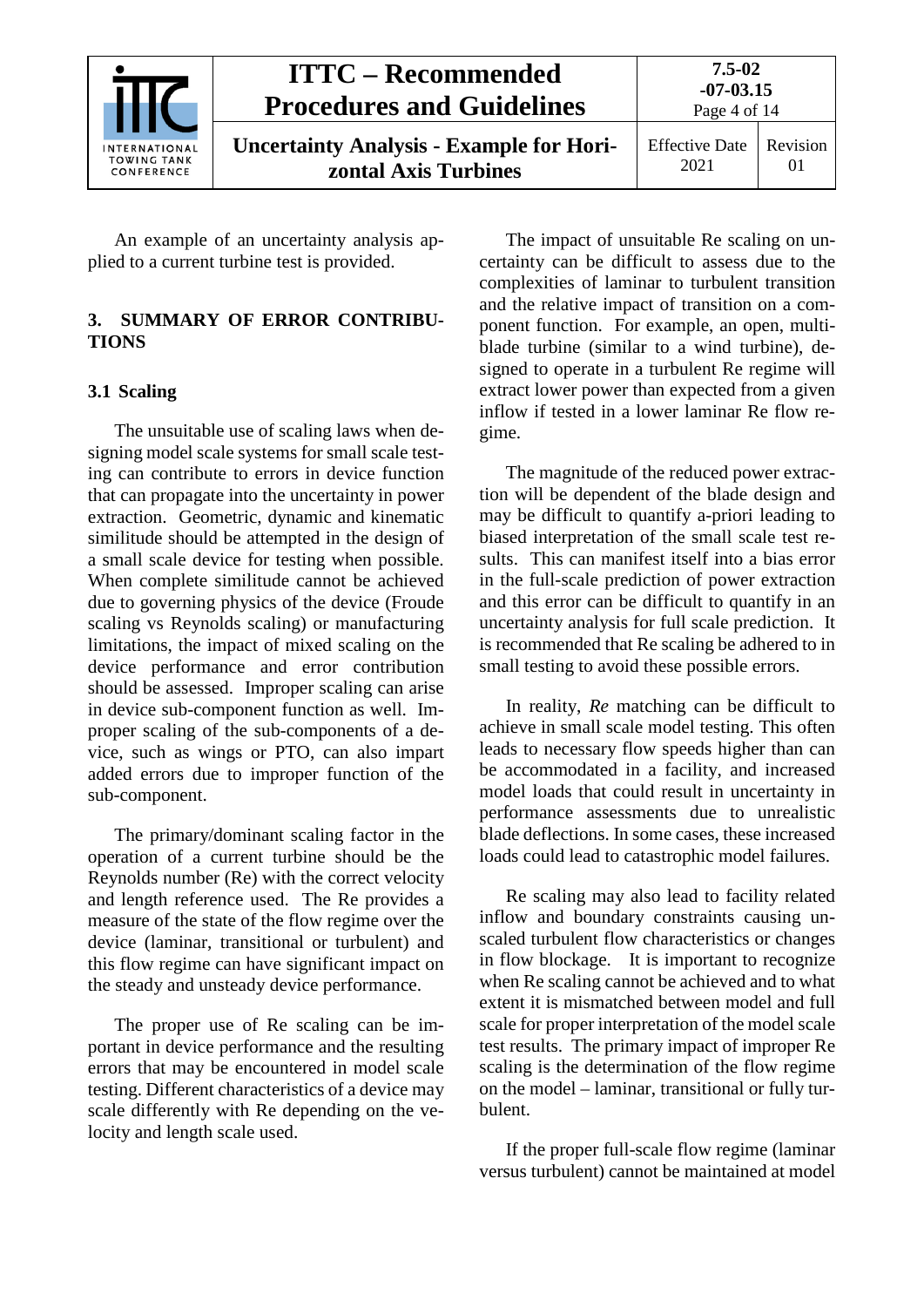| INTERNATIONAL<br><b>TOWING TANK</b><br>CONFERENCE | <b>ITTC – Recommended</b><br><b>Procedures and Guidelines</b>           | $7.5 - 02$<br>$-07 - 03.15$<br>Page 5 of 14 |                |
|---------------------------------------------------|-------------------------------------------------------------------------|---------------------------------------------|----------------|
|                                                   | <b>Uncertainty Analysis - Example for Hori-</b><br>zontal Axis Turbines | <b>Effective Date</b><br>2021               | Revision<br>01 |

scale testing, techniques can be used to artificially trip the boundary layer on transition sensitive components to attempt to control the transition location on the component. This may be necessary in traditional turbine blade designs that have a laminar flow leading edge geometry over a substantial percentage of the leading edge chord. The performance characteristics of these blade designs are known to be sensitive to the location of transition on the blade and thus the Reynolds number (Rec) based on blade chord. The application of a boundary trip on the blade can be used to control transition and produce blade performance characteristics at the lower test Re<sub>C</sub> that are more in line with those that would be achieved at higher Re<sub>C</sub>. Tripping can be difficult and requires a lot of care in data interpretation. Methodologies in the ITTC Procedure 7.5-01-01-01 "Ship Models," for hull models, could be used as initial guidance for techniques to design boundary layer trip features for control of boundary layer transition in model tests. The best method would be to test at increasing Reynolds numbers to verify an asymptotic behaviour.

Transition control can also be compromised by facility operating characteristics. High freestream turbulence levels or high frequency model vibration could initiate early transition on a laminar flow controlled surface. Care must be taken to identify, control and document facility/model operating characteristics such as free stream turbulence intensity levels and power spectrum or model vibration characteristics if these may be relevant to component boundary layer transition and overall device function.

#### **3.2 PTO Sources of Error**

The PTOs main purpose is to convert mechanical power extraction from the hydro device, turbine, to electrical energy. The PTO is a component system comprised of drive train and power generation. Model-scale device testing must include some form of PTO modelling. In tests of model current devices, the PTO can be represented by direct electrical power generation, by mechanical/hydraulic/pneumatic loading or by using a speed or torque control drive. In all cases, friction associated with bearings and seals must be carefully assessed in order to minimise the impact on the measured power.

Uncertainty due to the PTO can be characterised in two categories. The first is associated with the small scale device test and the second is in the prediction of scale up performance based on the small scale testing. Errors in small scale device tests typically result from frictional effects in bearings and seals, instrument use (resolution, accuracy, etc.) and scaling of the full scale PTO to model scale. The measure of power extraction requires that the mechanical device used to extract power from the flow is restricted in its motion such that the fluid has to work on the device to induce that motion. This requires the PTO provide a resistance to the mechanical device motion through some form of a mechanical, hydraulic or pneumatic load.

Scale up performance prediction uncertainty usually occurs when PTO design variants are introduced into the model scale relative to the full scale PTO.

#### **3.3 Model Errors**

Model errors can be grouped into three categories: manufacturing, structural and functional.

#### 3.3.1 Manufacturing

Manufacturing errors result from the inability to properly scale a model due to manufacturing limitations. Typical examples include edge geometries, surface finish and in general manufacturing tolerances. The function of a laminar flow turbine blade can be dependent on both the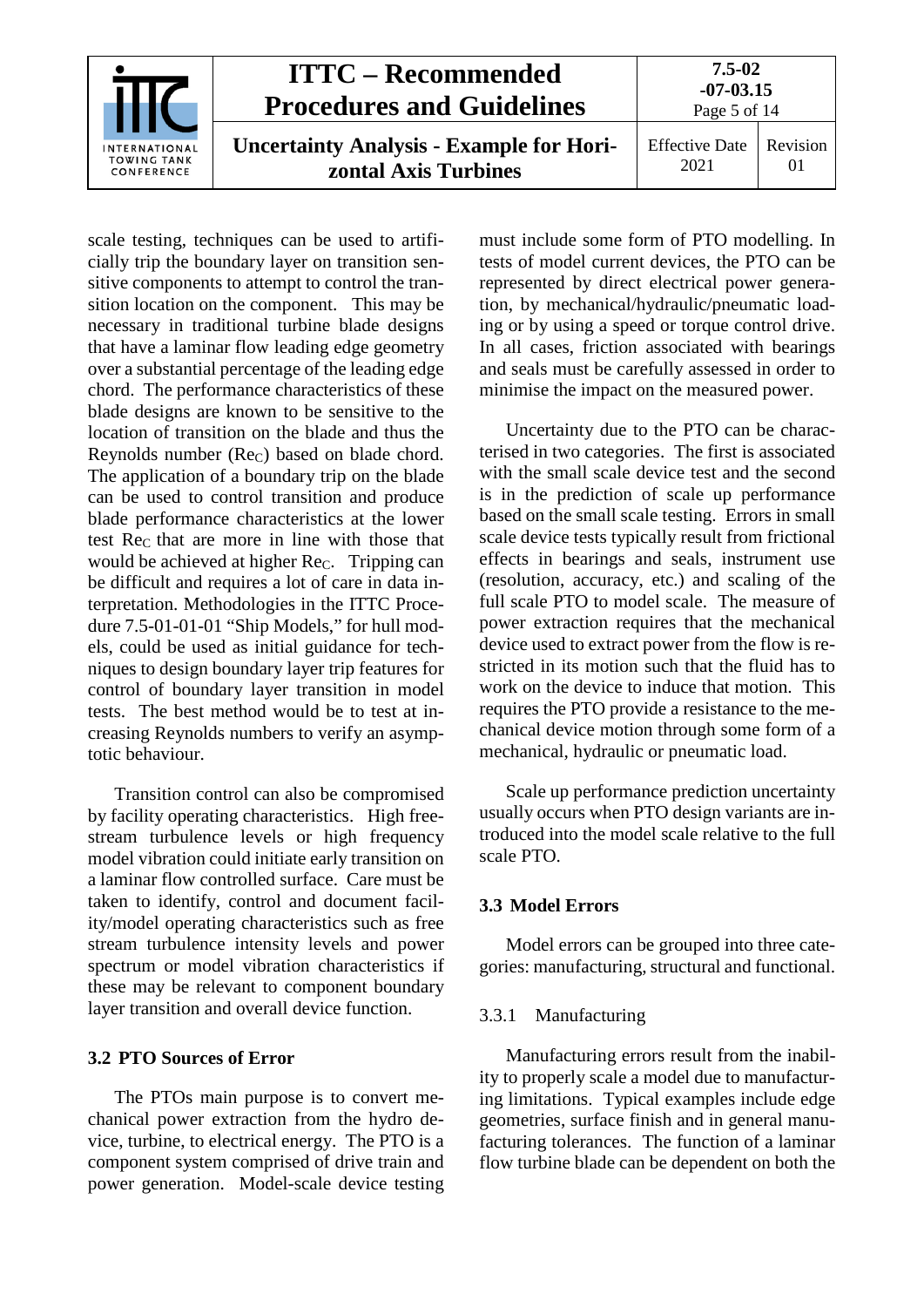| <b>INTERNATIONAL</b><br><b>TOWING TANK</b><br>CONFERENCE | <b>ITTC – Recommended</b><br><b>Procedures and Guidelines</b>           | 7.5-02<br>$-07 - 03.15$<br>Page 6 of 14 |                |
|----------------------------------------------------------|-------------------------------------------------------------------------|-----------------------------------------|----------------|
|                                                          | <b>Uncertainty Analysis - Example for Hori-</b><br>zontal Axis Turbines | <b>Effective Date</b><br>2021           | Revision<br>01 |

leading edge geometry and the blade surface finish. If the full scale device is designed to have a critical leading edge radius or a tight surface finish, the model scale must have appropriately scaled edge radius and surface finish. Both the leading edge geometry and the surface finish can have a strong impact on the location of boundary layer transition on the blade and this can impact blade performance. A model scale surface finish that is hydraulically rough at model scale but smooth at full scale can bias model scale testing due to differences in boundary layer characteristics over the device components.

Edge geometry and surface roughness can also impact flow shedding on components and flow induced vibration and noise. Careful analysis of the model scale geometry and flow regime over the model scale components must be performed to assess any potential impact on model scale device performance.

Manufacturing tolerances may need to be relaxed at model scale due to manufacturing limitations. If a device has critical, tight clearances between components that could impact device performance, scaling these clearances down to model scale could result in difficulties in assembly or in maintaining these scaled clearances due to operational or thermal effects. A ducted turbine may have gap clearances defined to be in a specific range to optimise turbine performance in the field. Scaling these clearances down in a model scale may produce a rotor to duct fit that cannot be maintained during operation due to normal operating vibration/movement of the mating components or due to thermal expansion/contraction of the different mating components.

The scaling of tip gap flows in a ducted device can be sensitive to the physical gap size. Small gaps can increase the rotational resistance of the device due to increased viscous losses associated with the model scale gap flows. Large gaps can impact device performance through increasing the gap bleed flow and reducing turbine blade lift over the outer 10% span of the blade due to increased blade tip flow leakage. These flow induced characteristics due to improper gap scaling can introduce a bias error in the power production of the device, overall device loading/drag and component loading such as drive shaft torque.

Assessing the impact of manufacturing limitations on model performance and quantifying the level of bias error that can be introduced can be difficult. Experience and good engineering judgement may be the only approach to quantifying a level of uncertainty or error in these situations. Computational techniques may be able to be used to bracket a level of error due to surface finish discrepancies. If surface finish is suspected to alter boundary layer transition on a model scale blade relative to that encountered on the full scale blade, computational modelling could be performed to assess blade performance (lift and drag) as a function of boundary layer transition location and surface roughness. Increased device drag or vibration of sub-components interfering with movement of mating components can increase shaft torque and bias power estimation. Vibrational effects can be difficult to assess in common tare or zeroing tests.

The bias errors that can be introduced by shaft seals and bearings at model scale can be addressed through proper tare testing. Typically, a rotating bare hub test can be performed to identify torque required to overcome frictional losses associated with the shaft bearings and seals. These torque estimates can then be used to correct the measured device torque for these frictional losses.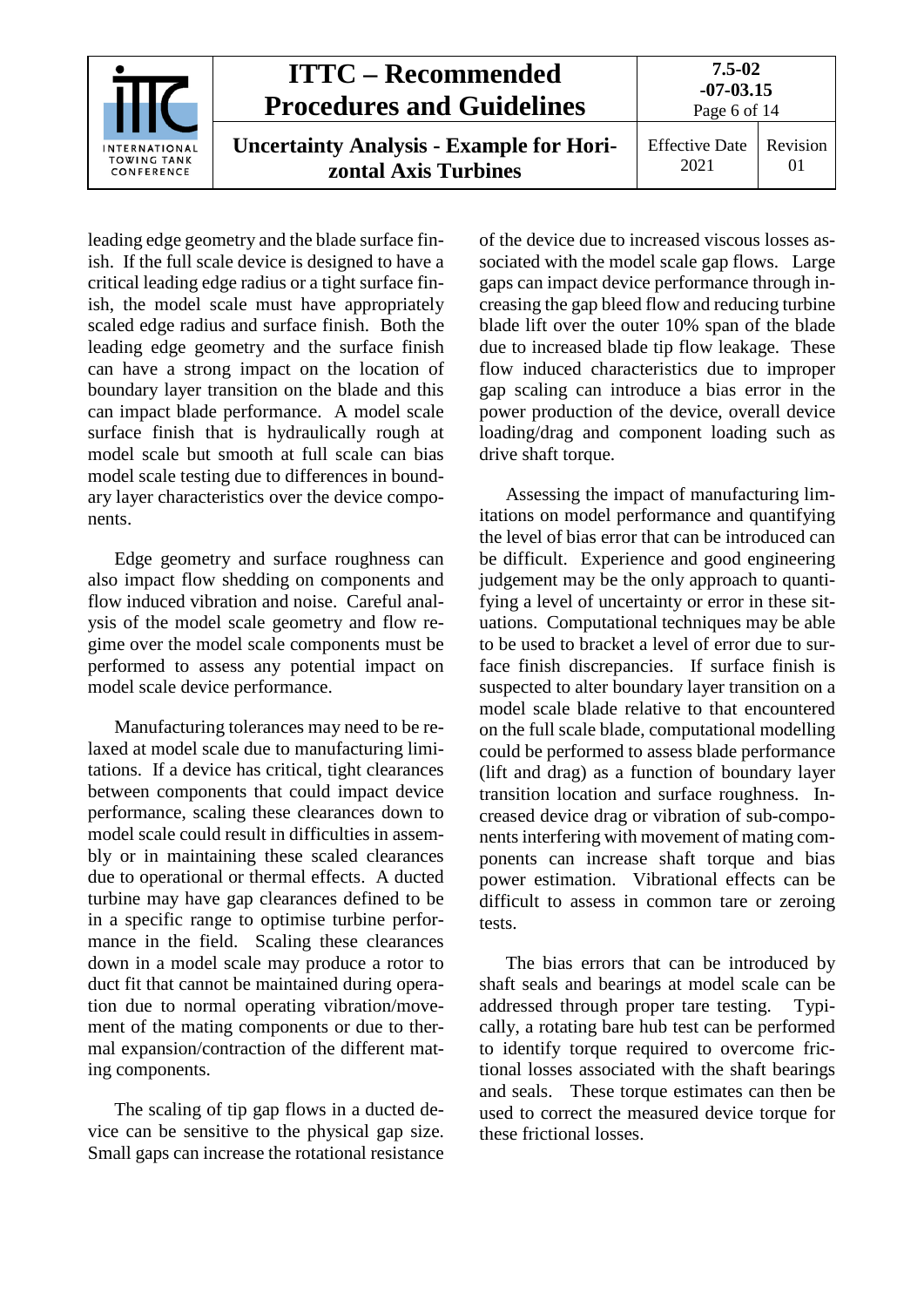|                                                          | <b>ITTC – Recommended</b><br><b>Procedures and Guidelines</b>           |                               | $7.5 - 02$<br>$-07-03.15$<br>Page 7 of 14 |  |
|----------------------------------------------------------|-------------------------------------------------------------------------|-------------------------------|-------------------------------------------|--|
| <b>INTERNATIONAL</b><br><b>TOWING TANK</b><br>CONFERENCE | <b>Uncertainty Analysis - Example for Hori-</b><br>zontal Axis Turbines | <b>Effective Date</b><br>2021 | Revision                                  |  |

#### 3.3.2 Structural

Structural errors arise from improperly scaling the structural response of device components. This generally presents itself as improper deflection of components under load or improper mass distribution of components.

Structural similitude is the reproduction of the structures response to external load, for example hydro-elasticity. The non-dimensional Cauchy number  $(\rho U^2/E)$  relates the influence of the flow inertial forces to the structural elastic forces. Here, the stiffness and stresses induced in an elastic structure through the interactions with the environment are desired to be reproduced. Clearly for "rigid" structures the elastic nature of the device response may not be dominant. However, introducing compliance into a small scale model of a rigid non-compliant device or sub-component can bias small scale performance testing.

Structural errors will often be introduced by improperly selecting the right material to manufacture the model components (due to cost or material limitations). Quantifying this error source can also be difficult and in most cases experience and good engineering judgement may be necessary to identify bounds on this error source. Careful evaluation of the test model function and possible sensitivities to component deflection or improper mass distribution must be performed prior to testing to assess possible impact on measured results. If the device performance is sensitive to these factors, it is recommended that the test be designed to carefully monitor and quantify model structural response during testing.

Mass loading discrepancies may be addressed by adding mass using heavy materials etc. to areas of the model. A sensitivity study or test may be necessary to assess the impact of mass loading uncertainty (magnitude of the added mass and location of the added mass on the model).

#### 3.3.3 Functional

Functional model errors occur in scaling sub-component elements where the function of the model element is different from that in the full scale device. Bearings and seals are common sources of this type of error. Model scale bearings and seals may produce more friction or resistance to motion impacting load measurement under flow. These errors can often be accounted for by performing common tare/zeroing tests to quantify any added friction in the system.

The model scale PTO can also be another source of functional error. Model scales PTOs are often not representative of the full scale device PTO. As a result, the model scale PTO function may bias the model scale tests providing an added error in scaling up model scale results to full scale prediction of performance. If the device performance is strongly coupled to the PTO function, then model scale testing must carefully assess any impact of PTO modelling on overall device performance.

Depending on the model scale, it may not be possible to add a generator to the PTO as a device load and a fluid, mechanical or electromagnetic load is used. These devices operate as a break or frictional load on a moving component such as a drive shaft in a rotating turbine. A common source of error in these types of loads is due to the load characteristics (friction on the moving component) changing with ambient or environmental temperature during testing. This can result in changes in shaft torque, for example, not related to power extraction but in changes in the PTO function.

It is recommended that critical sub-components, such as the PTO, be tested in standalone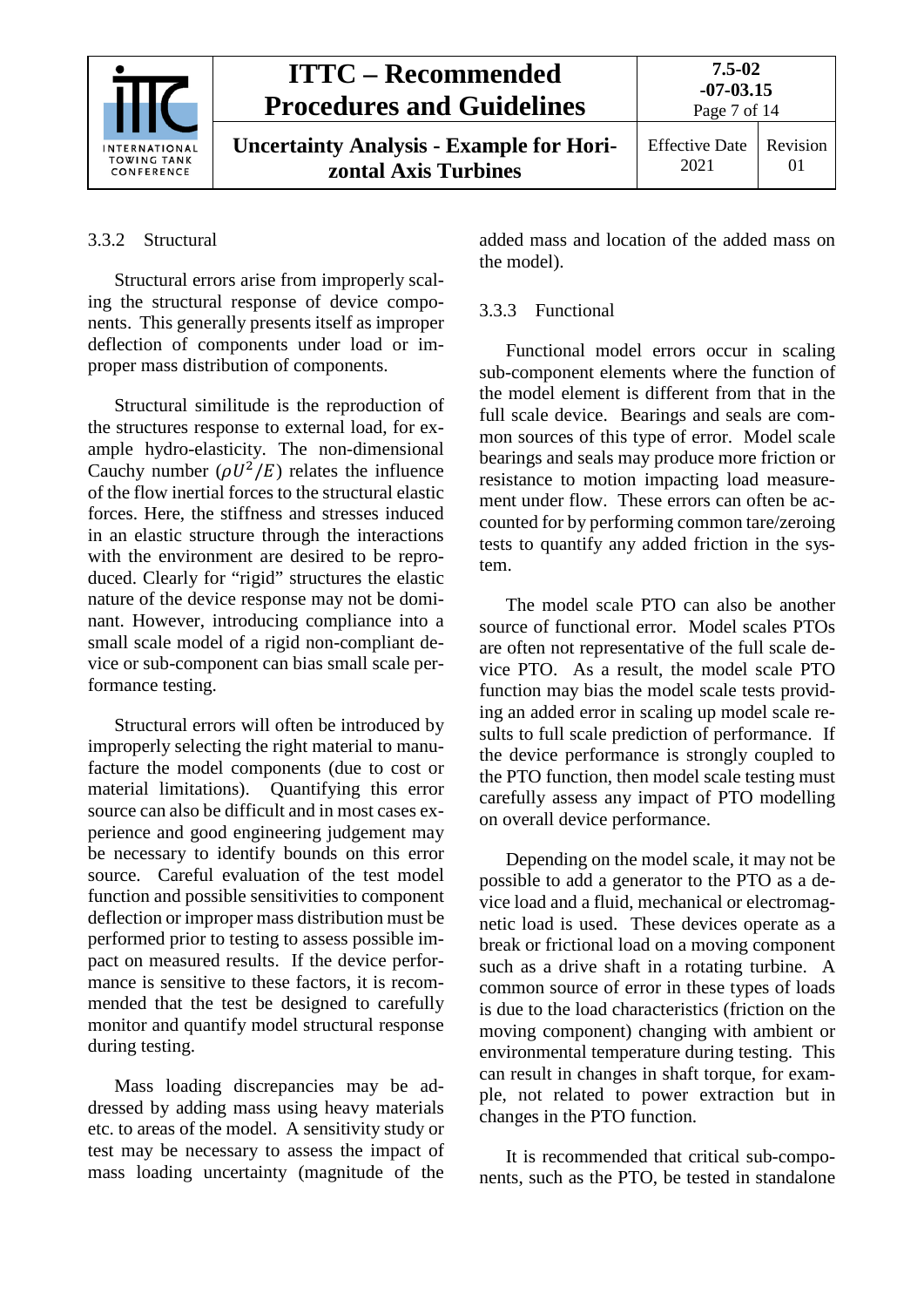| <b>INTERNATIONAL</b><br><b>TOWING TANK</b><br>CONFERENCE | <b>ITTC – Recommended</b><br><b>Procedures and Guidelines</b>           | $7.5 - 02$<br>$-07 - 03.15$<br>Page 8 of 14 |                |
|----------------------------------------------------------|-------------------------------------------------------------------------|---------------------------------------------|----------------|
|                                                          | <b>Uncertainty Analysis - Example for Hori-</b><br>zontal Axis Turbines | <b>Effective Date</b><br>2021               | Revision<br>01 |

configurations to carefully quantify sub-component performance as a function of the operating environment (load, temperature and motion). If sub-component testing identifies sensitivities to environmental or test parameters, then the device test plan should be designed to monitor and quantify critical parameters such as PTO temperature etc. Sub-component testing can be used to quantify the errors in sub-component operation and these errors can then be propagated into the overall device performance uncertainty.

Cavitation may occur under certain operating/deployment scenarios (high tip speed ratios coupled with high current speeds and low deployment depths) in some large scale devices. As a result, it may be desirable to perform model scale cavitation assessment studies for determining blade tip vortex onset or cavitation breakdown conditions for a defined blade design. Model tests designed to assess cavitation potential should be conducted following the ITTC Procedures (7.5-02-03-03.1 "Model – Scale Cavitation Test," 7.5-02-03-03.2 "Description of Cavitation Appearances," and 7.5- 02-03-03.6 "Podded Propulsor Model – Scale Cavitation Test").

#### **3.4 Standard Sources of Uncertainty**

An uncertainty analysis of any current turbine model test must include standard sources error associated with:

- A) Instrumentation accuracy, resolution, calibration error, user error
- B) Sampling errors digitization errors
- C) Statistical errors
- D) Test procedure errors hysteresis or bias errors introduced due to how the test is run. Are the test parameters (flow velocity, TSR, submergence, etc.) varied in a random fashion to avoid hysteresis in the test results?

The cited ITTC procedures and guidelines provide summaries of these standard error sources, how to quantify them and examples for reference.

#### **4. FACILITY**

Facility uncertainties are associated with facility operation, facility flow characteristics, model installation, and the relative scaling of model size to facility size with relevance to the impact of flow blockage on model or facility function. The following sub-sections provide a summary of these error sources. These errors can be easily quantified through careful measurements and should be propagated into the total test uncertainty as a component of a specific parameter uncertainty. For example, if the tunnel velocity has a 2% spatial variation across the inflow profile of the device, this 2% variation should be propagated into the test uncertainty as an uncertainty component in the measured velocity used to assess turbine performance coefficients such as power, torque or thrust/drag. This uncertainty component is in addition to the other contributing components such as instrument error in measuring the velocity, as well as other bias and precision errors associated with the velocity measurement. The total velocity uncertainty would be represented by the root sum square of all the contributing components following standard uncertainty procedures outlined in the referenced ITTC guides and procedures and Coleman and Steele (1999).

#### **4.1 Flow Quality**

The power extraction capacity of a current turbine device is proportional to the cube of inflow velocity the device is exposed to. As a result, the performance of most devices will be strongly dependent on the character of the flow field the device is exposed to. Spatial and temporal flow non-uniformities in the facility can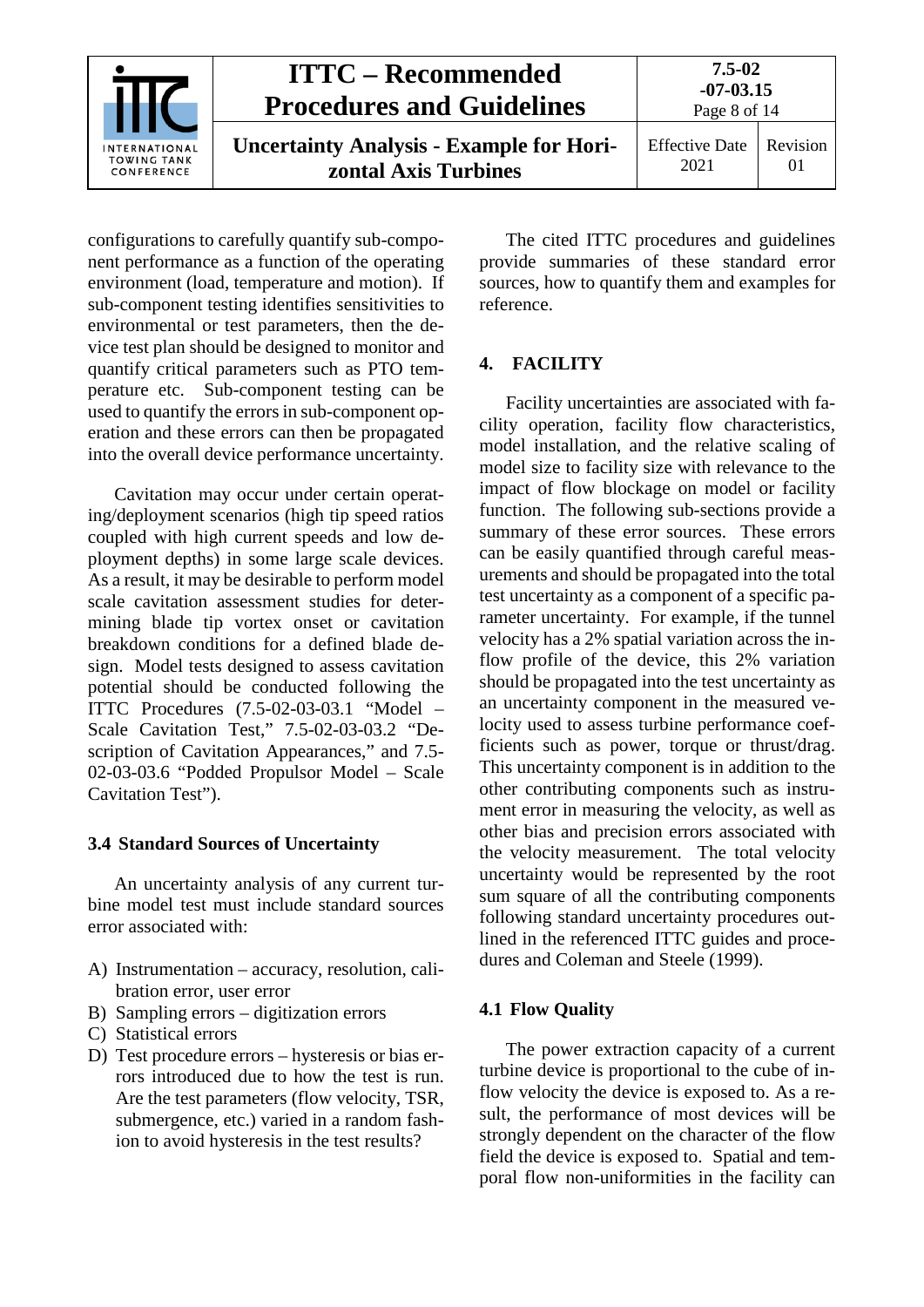|                                                          | <b>ITTC – Recommended</b><br><b>Procedures and Guidelines</b>           | 7.5-02<br>$-07 - 03.15$<br>Page 9 of 14 |          |
|----------------------------------------------------------|-------------------------------------------------------------------------|-----------------------------------------|----------|
| <b>INTERNATIONAL</b><br><b>TOWING TANK</b><br>CONFERENCE | <b>Uncertainty Analysis - Example for Hori-</b><br>zontal Axis Turbines | <b>Effective Date</b><br>2021           | Revision |

generate significant bias errors between measured and predicted performance if the predicted performance does not account for these flow non-uniformities. In general, the facility flow quality should be carefully measured and documented in any current turbine test program. This should include inflow velocity profiles to quantify spatial uniformity or gradients in the inflow to the device, axial flow profiles to assess flow direction gradients, mean flow steadiness (short term and long term stability in maintaining flow velocity), fluid properties such as temperature and pressure stability of the test duration, uniformity of flow properties in the test section, flow direction relative to the test section coordinate system and flow turbulence.

#### **4.2 Bias due to setup**

How accurate can the test conditions be set and maintained throughout the test? How facility flow speed, fluid temperature and pressure measured and what is the uncertainty in those settings? What is the accuracy of the test section dimensions and relative positons of instrumentation used to assess test conditions? These questions should be addressed in any test campaign.

#### **4.3 Controllability and Repeatability**

The accuracy with which a facility can set, control and maintain a test condition, such as velocity, pressure and temperature, must be taken into account when assessing sources of error in a test. These type of error sources can usually be accounted for by propagating them into the appropriate variable total uncertainty (velocity, pressure or temperature) before propagating that variable uncertainty into the total uncertainty of the quantity being calculated. For example, the computation of the power coefficient is:

$$
C_P = \frac{P}{\frac{1}{2}\rho U^3 A} \tag{1}
$$

and the thrust coefficient

$$
C_T = \frac{T}{\frac{1}{2}\rho U^2 A} \tag{2}
$$

where, *P* is the measured or estimated power from other measured quantities, *T*, the measured shaft thrust, *A* is the area of the turbine defined by  $\pi R^2$ , or the maximum area of the duct and *U* is the flow velocity. Considering the power, the uncertainty in  $C_P$  is obtained by propagating the total uncertainties of the variables *P*, *V* and *A* using standard error propagation methodologies outlined in the citations referenced in this guideline, Coleman and Steele (1999) and ITTC Procedure 7.5-02-01-01. Errors in controlling the facility velocity would be appropriately included in the total velocity uncertainty before propagating the velocity uncertainty into the uncertainty in C<sub>P</sub>.

Similar to controllability, the ability or lack thereof of a facility to repeat test conditions can introduce error into the measurements. Repeat testing can also be used to assess a models ability to respond to a set condition in a repeatable fashion. This can be used to assess hysteresis, model or model component wear and precision errors associated with the test. In model tests requiring long test duration or the need to repeat test conditions over multiple days, the error in the ability of a facility to repeat test conditions may need to be accounted for in the total uncertainty.

These errors in controllability and repeatability can be reduced if careful measurements of the test conditions are performed and synchronised with model measurements throughout the test. Data post-processing can then be performed using actual test conditions accounting for variability in control or test repeats. This methodology for reducing/accounting for facility control uncertainty will often only work if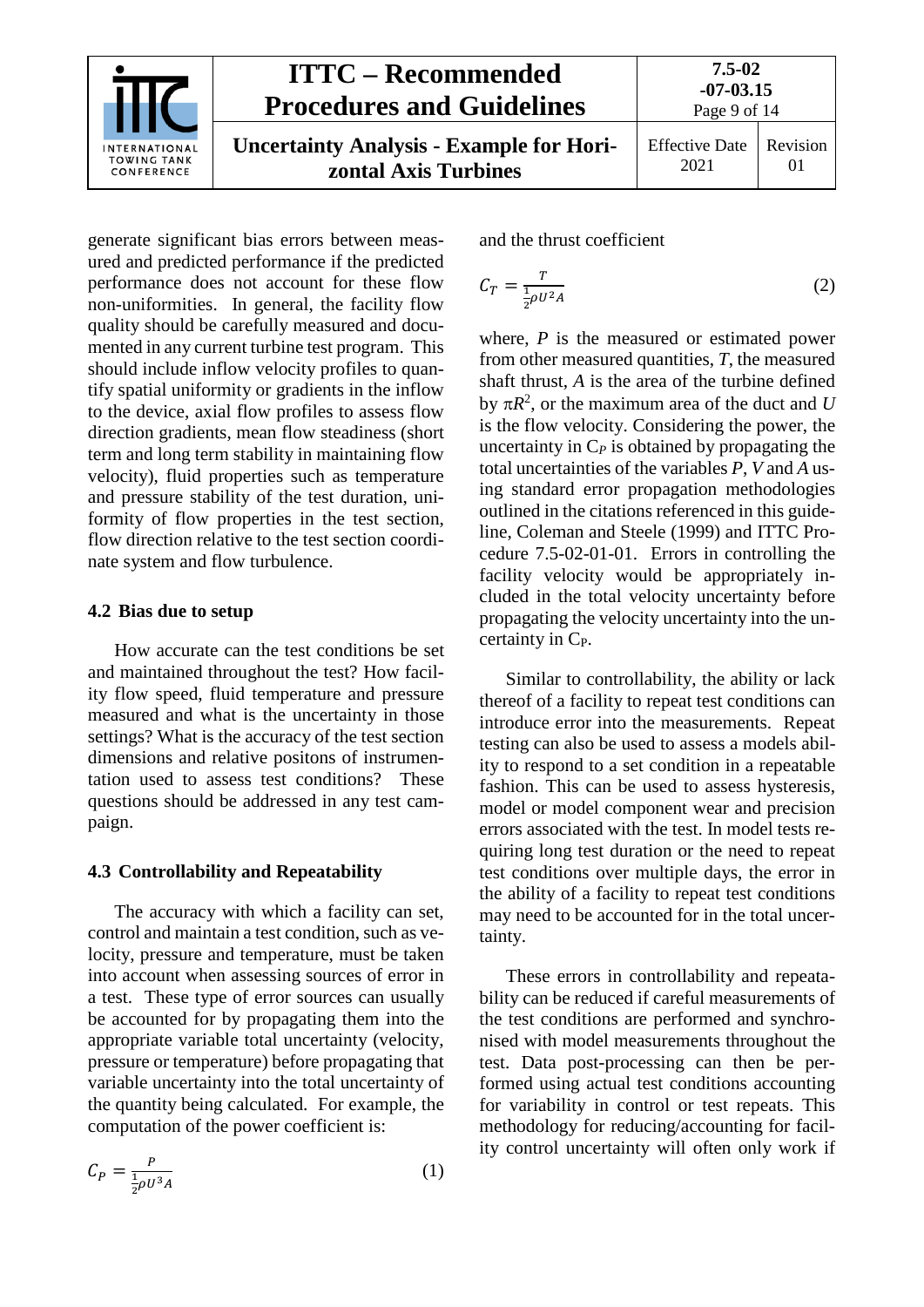| <b>INTERNATIONAL</b><br><b>TOWING TANK</b><br>CONFERENCE | <b>ITTC – Recommended</b><br><b>Procedures and Guidelines</b>           | $7.5 - 02$<br>$-07 - 03.15$<br>Page 10 of 14 |                      |
|----------------------------------------------------------|-------------------------------------------------------------------------|----------------------------------------------|----------------------|
|                                                          | <b>Uncertainty Analysis - Example for Hori-</b><br>zontal Axis Turbines | <b>Effective Date</b><br>2021                | Revision<br>$\Omega$ |

the model response being measured relative to the variable in question is well-behaved.

#### **4.4 Installation**

Model installation can introduce a source of error if the model function or performance is dependent on model orientation relative to the incoming flow. In such situations, careful alignment of the model relative to facility references aligned with the flow direction is recommended and should be carefully measured and quantified. Tests involving model tear out and re-installation under repeat test conditions should be performed to quantify variability in model response due to installation. Uncertainty in model installation can then be assessed by quantifying the standard deviation in the measured model response variables over the number of repeat installation tests and applying standard student–T analyses to estimating 95% confidence uncertainty ranges.

Instrumentation installation can also introduce errors if the accurate response of the instrument in question is sensitive to alignment with the flow direction or the model. Velocity and force sensors may be sensitive to alignment relative to the incoming flow or to the model. In addition, the installation of model components such as bearings and seals can also introduce bias errors into measurements of shaft thrust and torque and must be carefully assessed through zeroing or tare type tests where friction introduced by these components or their misalignment with the model are quantified. This is particularly important in tests where the measured power is determined by the product of shaft torque and rpm.

#### **4.5 Blockage**

Flow blockage errors occur when a device, designed to operate in an open environment, is

tested in a closed environment such as a water/wind tunnel, tow tank or channel and the walls or free surface of the facility constrain or alter the flow streamlines entering and exiting the device. This will often increase power production and the amount of increase will be a function of the percent of blockage and the flow velocity. Similar to propulsion tests, current turbine testing in a confined facility should be performed following ITTC Procedure 7.5-02-03- 02.1, "Propulsor Open Water Test" and ITTC procedures and guidelines relevant to the uncertainty in powering and resistance testing (7.5- 02-03-01.2, 7.5-02-02-02 and 7.5-020-05-03.3).

Well established techniques exist to evaluate effects of blockage for marine vehicles and structures, and hence to correct the measured data. Corrections are typically based on the ratio between the cross section area of the model and the cross section area of the tank. This ratio should be reduced as far as possible in order to minimise blockage effects, and in the case of energy conversion devices, to minimise the effect on device performance. Whelan *et al.* (2009) present blockage and free-surface corrections for horizontal axis devices and propose an approach to correct results in the presence of blockage in conjunction with a free surface. Ross (2010) describes a study on wind tunnel blockage corrections applied to vertical axis devices. Special consideration should be given if non-axial flow conditions, common in current turbines, are to be considered (see Bahaj *et al.*  (2007)).

#### **4.6 Supporting Structure and Instrumentation**

In a number of tests, models are installed with one or more auxiliary structures to enhance the stability of the model or to effectively attach instrumentations. Corrections shall be considered. Li and Calisal (2010) presented an analytical way to quantify the arm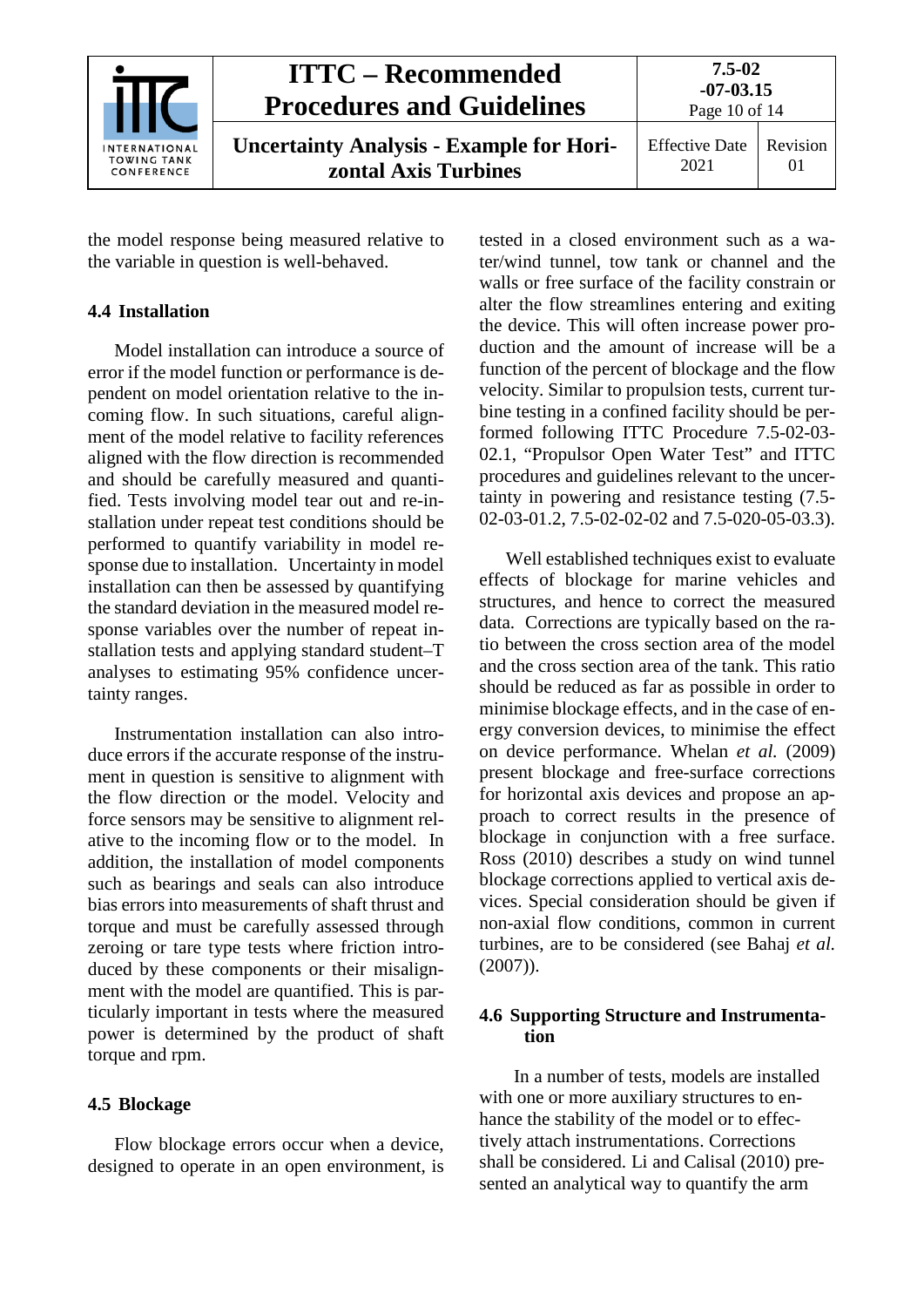|                                                          | <b>ITTC – Recommended</b><br><b>Procedures and Guidelines</b>           | $7.5 - 02$<br>$-07 - 03.15$<br>Page 11 of 14 |    |
|----------------------------------------------------------|-------------------------------------------------------------------------|----------------------------------------------|----|
| <b>INTERNATIONAL</b><br><b>TOWING TANK</b><br>CONFERENCE | <b>Uncertainty Analysis - Example for Hori-</b><br>zontal Axis Turbines | Effective Date   Revision<br>2021            | 01 |

connection errors for vertical axis turbines and their supporting structures.

Due to the controllability of the carriage speed in most tow tanks, there is always minor vibrations on the turbine especially when the speed is beyond a certain value, usually, 5 m/s for a large tank. However, to meet the correct Re number, one usually has to run the test fast. One solution would be to use a larger model at slower carriage speeds to reduce the vibration bias. However, care must be taken to consider the trade between test scale, facility blockage, acceptable loads, dynamometer capacity and structural deformations.

Testing can become further complicated if one is considering testing turbines in an array configuration. Support structures and mounting system interaction may induce further vibrations. Pintar and Kolios (2013) suggested an alternative surface towed methodology by considering scaling issues and using computational fluid dynamics to configure and size a tidal turbine array test rig in order to reduce interactions.

## **5. APPLICATION OF UNCERTAINTY ANALYSIS TO A HORIZONTAL AXIS TURBINE MODEL TEST**

## **5.1 List of Symbols**

- *A* turbine swept area,  $= \pi R^2$ , m<sup>2</sup><br>*B<sub>i</sub>* bias uncertainty in variable i
- bias uncertainty in variable i
- *CP* power coefficient
- *CT* Thrust coefficient
- *E* bulk modulus of Elasticity, Pa
- *i* variable
- *n* rotational rate, rev/s
- *P* Shaft Power, W
- *Pi* precision uncertainty in variable i
- *Q* shaft torque, Nm
- *R* turbine radius, m
- T shaft thrust, N
- *U* upstream velocity, m/s
- *u* flow velocity, m/s
- λ tip speed ratio, =  $ωR/U$ <br>  $ρ$  density, kg/m<sup>3</sup>
- density, kg/m<sup>3</sup>
- *ω* rotational velocity, rad/s

## **5.2 Test Data**

For representative example an 800 mm diameter horizontal axis tidal turbine was mounted in a water tunnel. The rotor thrust (T) and torque (Q) are assumed to be measured using a strain gauged load cell mounted in the hub.

## **5.3 Precision Limits (Type A Uncertainty)**

Type A uncertainties are evaluation of uncertainty by the statistical analysis of a series of observations (JCGM (2008) and Taylor *et al* (1993)). This type of uncertainty is as also commonly known as the precession of the test.

Repeated tests are required to help understand the precision limits which can also include tests in different test facilities with the same test rig. For guidance and an example of assessing precision limits see section 2.3.2 of uncertainty analysis example for open water testing of propellers (ITTC Procedure 7.5-02-03-02.2).

## **5.4 Bias Limits (Type B Uncertainty)**

Type B uncertainties are the evaluation of uncertainty by means other than statistical analysis. (JCGM (2008) and Taylor et al (1993)). These are also commonly unknown as bias errors.

## **5.4.1** Geometry

The influence of many of the errors in manufacture of tidal turbine blade are difficult to estimate. Only the bias error considered in this example is the rotor radius as it directly effects the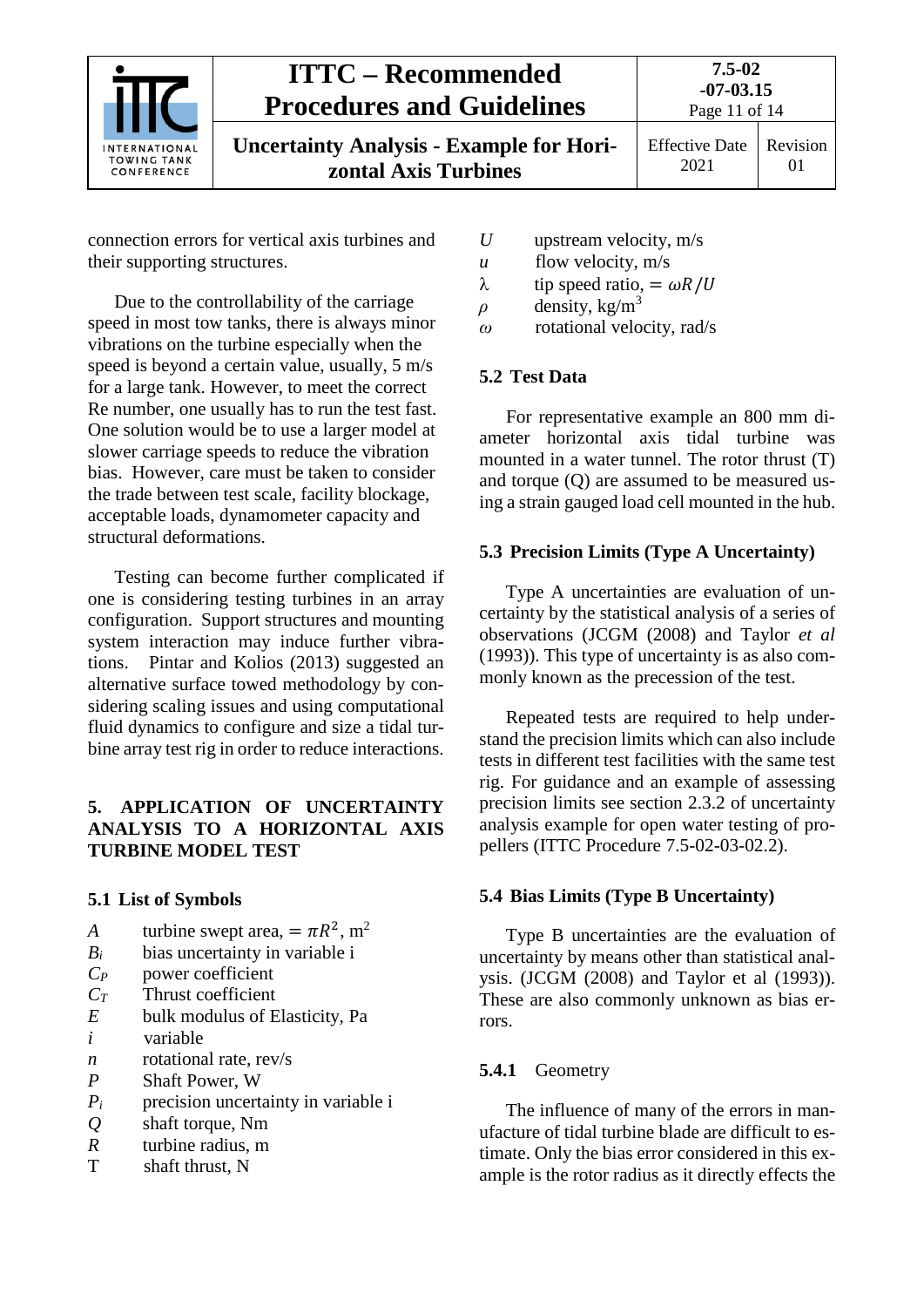|                                                          | <b>ITTC – Recommended</b><br><b>Procedures and Guidelines</b>           | 7.5-02<br>$-07-03.15$<br>Page 12 of 14 |                |
|----------------------------------------------------------|-------------------------------------------------------------------------|----------------------------------------|----------------|
| <b>INTERNATIONAL</b><br><b>TOWING TANK</b><br>CONFERENCE | <b>Uncertainty Analysis - Example for Hori-</b><br>zontal Axis Turbines | <b>Effective Date</b><br>2021          | Revision<br>01 |

data reduction equations. For the example the radius ( $R$ ) is 0.4 m with an accuracy of  $\pm$ 0.1mm, which corresponds to 0.025%. This assumes the blades are rigid or have structural similarity. If this is not the case additional uncertainty may be required.

#### **5.4.2** Temperature and Density

The tunnel temperature was measured to be 15.2 $\rm{^{\circ}C}$  with a thermometer calibrated to +/- $0.2$ <sup>o</sup>C. By apply the method outlined in the water properties ITTC Procedure 7.5-02-01-03, "Density and Viscosity of Water". The density  $(\rho)$  is 999.072 kg/m<sup>3</sup> and the corresponding bias  $(B_{\rho})$  is 0.0306 kg/m<sup>3</sup>.

#### **5.4.3** Rotational Speed

Due to the controller methodology to hold rotational speed the accuracy of the rotational speed is limited to  $+/- 0.25$  rpm. Therefore, the corresponding rotational speed bias  $(B_n)$  is 0.00147 rpm. This is 0.3% of the measured rotational speed of 170.0 rpm.

## **5.4.4** Tunnel Speed

The tunnel speed was measured using the standard tunnel Piot tube mounted on the tunnel bed. Based on Laser Doppler Velocimetry wake survey data the reported accuracy of the tunnel speed is to 1% over the swept area of the rotor. For these tests the measured tank speed was  $U =$ 1.70 m/s. Using the accuracy statement and measured speed the total bias is therefore  $B_{U}$  = 0.0170 m/s.

## **5.4.5** Thrust and Torque

The ITTC procedure for calibrating instrumentation ITTC Procedure 7.5-01-02-01, "Uncertainty Analysis, Instrument Calibration" was followed. The bias in torque  $(B<sub>0</sub>)$  was estimated to be 0.313 Nm and thrust  $(B_T)$  to be 0.425 N. For the example calculation the measured torque was 28.69 Nm and the thrust was 466.60 N. The bias limits therefore represent 0.07% and 0.09% of the torque and thrust.

For some measurement techniques the thrust and torque measurements can be effected by static friction of bearings or seals. For this case the bias error of the datum (also known as dynamic zero) should also be estimated. This can be achieved from the error analysis of curve fits to the turbine tested in the bollard pull condition before and after a set of test series.

#### **5.4.6** Power

The power (*P*) is estimated from the rotational speed and torque.

$$
P = \omega Q = 2\pi nQ \tag{3}
$$

Assuming the errors in the components are not correlated the bias in power  $(B_P)$  can be calculated from:

$$
(B_P)^2 = (2\pi QB_n)^2 + (2\pi nB_Q)^2 \tag{4}
$$

For this example, the representative power and associated estimation of total bias is,  $P_D$ = 510.72 W and  $B_p = 5.764$  W.

If the measurement methodology of rotational speed was correlated to the torque measurement, then the above simplification is not adequate and more detailed analysis would be required.

#### **5.4.7** Total Tip Speed Ratio Bias

The combined bias for the tip speed  $(B_2)$  is a combination of bias of the radius, rotational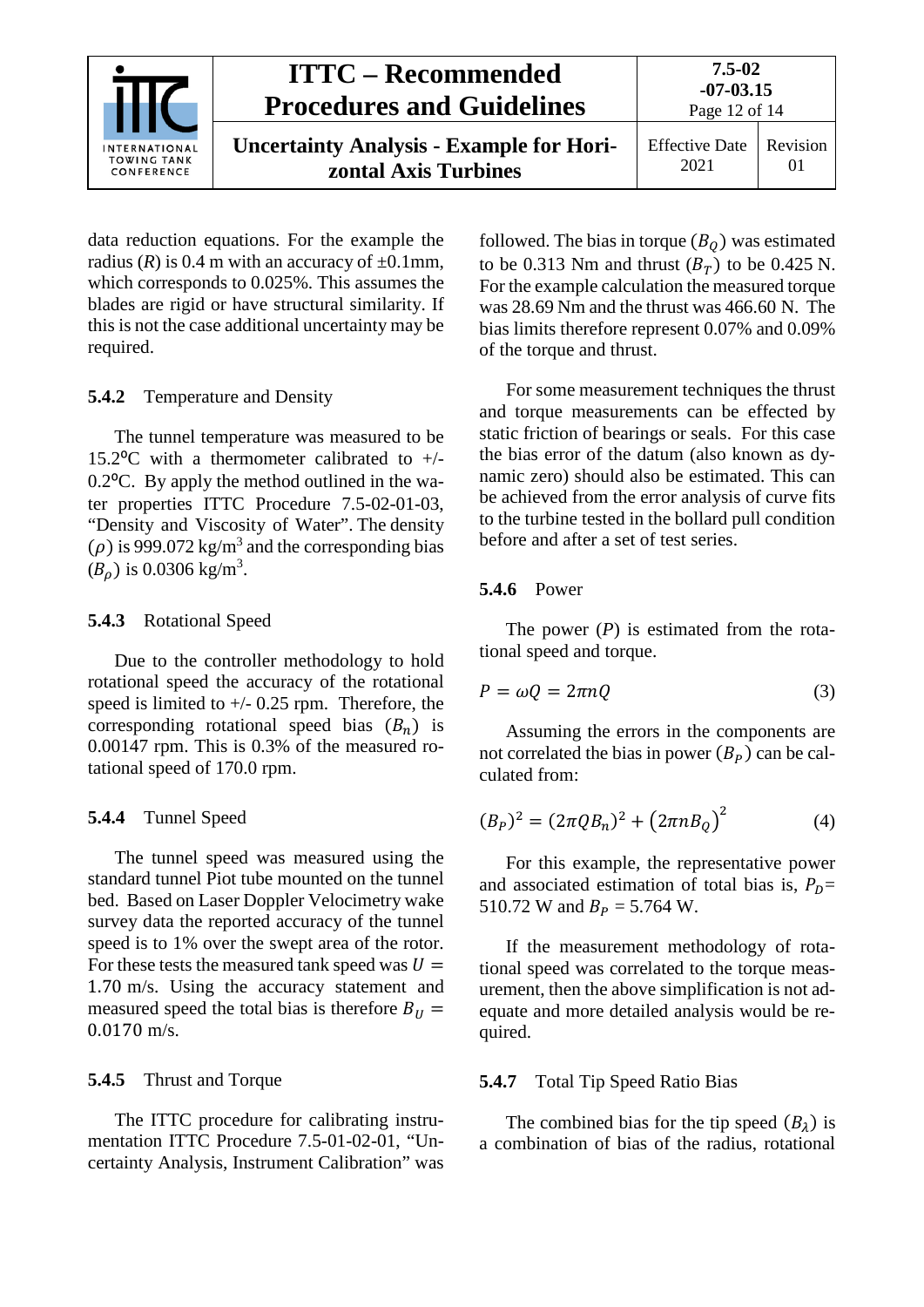

## **ITTC – Recommended Procedures and Guidelines**

**Uncertainty Analysis - Example for Horizontal Axis Turbines**

speed and tunnel speed as detailed in the equation below.

$$
(B_{\lambda})^2 = \left(\frac{\partial \lambda}{\partial R}B_R\right)^2 + \left(\frac{\partial \lambda}{\partial n}B_n\right)^2 + \left(\frac{\partial \lambda}{\partial U}B_U\right)^2 \quad (5)
$$

where, the derivatives are:

$$
\frac{\partial \lambda}{\partial n} = \frac{2\pi R}{U}
$$

$$
\frac{\partial \lambda}{\partial R} = \frac{2\pi n}{U}
$$

$$
\frac{\partial \lambda}{\partial U} = 2\pi R n \left(\frac{-1}{U^2}\right)
$$

The combined bias in tip speed ratio  $B_{\lambda}$  =  $((1.478 \cdot 0.0002)^{2} + (10.47 \cdot 0.00833)^{2} +$  $(-2.464 \cdot 0.01700)^2$ <sup>0.5</sup> = 0.0437. This corresponds to 1.0% of the tip speed ratio of 4.188.

#### **5.4.8** Total Power Coefficient Bias

The combined bias for the power coefficient  $(B_{C_P})$  is a combination of bias of the radius, tunnel speed, density and power as detailed in the equation below.

$$
\left(B_{C_P}\right)^2 = \left(\frac{\partial C_P}{\partial R}B_R\right)^2 + \left(\frac{\partial C_P}{\partial U}B_U\right)^2 + \left(\frac{\partial C_P}{\partial \rho}B_\rho\right)^2 + \left(\frac{\partial C_P}{\partial \rho}B_\rho\right)^2 \tag{6}
$$

where the derivatives are:

$$
\frac{\partial C_P}{\partial R} = \frac{P}{0.5 \rho U^3 \pi} \left(\frac{-2}{R^3}\right)
$$

$$
\frac{\partial C_P}{\partial U} = \frac{P}{0.5 \rho \pi R^2} \left(\frac{-3}{U^4}\right)
$$

$$
\frac{\partial C_P}{\partial \rho} = \frac{P}{0.5 \rho U^3 \pi R^2} \left(\frac{-1}{\rho^2}\right)
$$

$$
\frac{\partial C_P}{\partial P} = \frac{1}{0.5 \rho U^3 \pi R^2}
$$

The combined bias limit for the turbine power coefficient is  $B_{C_P} = ((-2.070 \cdot$  $(0.0002)^2 + (-0.731 \cdot 0.0170)^2 + (-0.00041 \cdot$  $(0.0306)^2 + (5.764 \cdot 0.0133)^2)^{0.5} = 0.0133$ . This corresponds to 3.2% of the calculated  $C_p$  of 0.414.

#### **5.4.9** Total Thrust Coefficient Bias

As for the power coefficient total bias of the thrust coefficient  $(B_{C_T})$  is detailed in the equation below.

$$
\left(B_{C_T}\right)^2 = \left(\frac{\partial c_T}{\partial R}B_R\right)^2 + \left(\frac{\partial c_T}{\partial U}B_U\right)^2 + \left(\frac{\partial c_T}{\partial P}B_\rho\right)^2 + \left(\frac{\partial c_T}{\partial T}B_T\right)^2 \tag{7}
$$

where the derivatives are:

$$
\frac{\partial C_T}{\partial R} = \frac{T}{0.5\rho U^2 \pi} \left(\frac{-2}{R^3}\right)
$$

$$
\frac{\partial C_T}{\partial U} = \frac{T}{0.5\rho \pi R^2} \left(\frac{-2}{U^3}\right)
$$

$$
\frac{\partial C_T}{\partial \rho} = \frac{T}{0.5\rho U^2 \pi R^2} \left(\frac{-1}{\rho^2}\right)
$$

$$
\frac{\partial C_T}{\partial T} = \frac{1}{0.5\rho U^2 \pi R^2}
$$

The combined bias for the power coefficient is therefore:  $B_{C_T} = ((-3.125 \cdot 0.0002)^2 +$  $(-0.757 \cdot 0.0170)^2 + (-0.0006 \cdot$  $(0.0306)^2 + (0.001378 \cdot 0.4259)^2)^{0.5} =$ 0.0129. This corresponds to 2.0% of the calculated  $C_T$  of 0.643.

#### **5.5 Total Uncertainty**

The total uncertainty is a combination of both the known Type A and Type B uncertainties, (the bias limits (B) and the precision limits (P)). These are combined for the tip speeds ratio and power and thrust coefficients as detailed below.